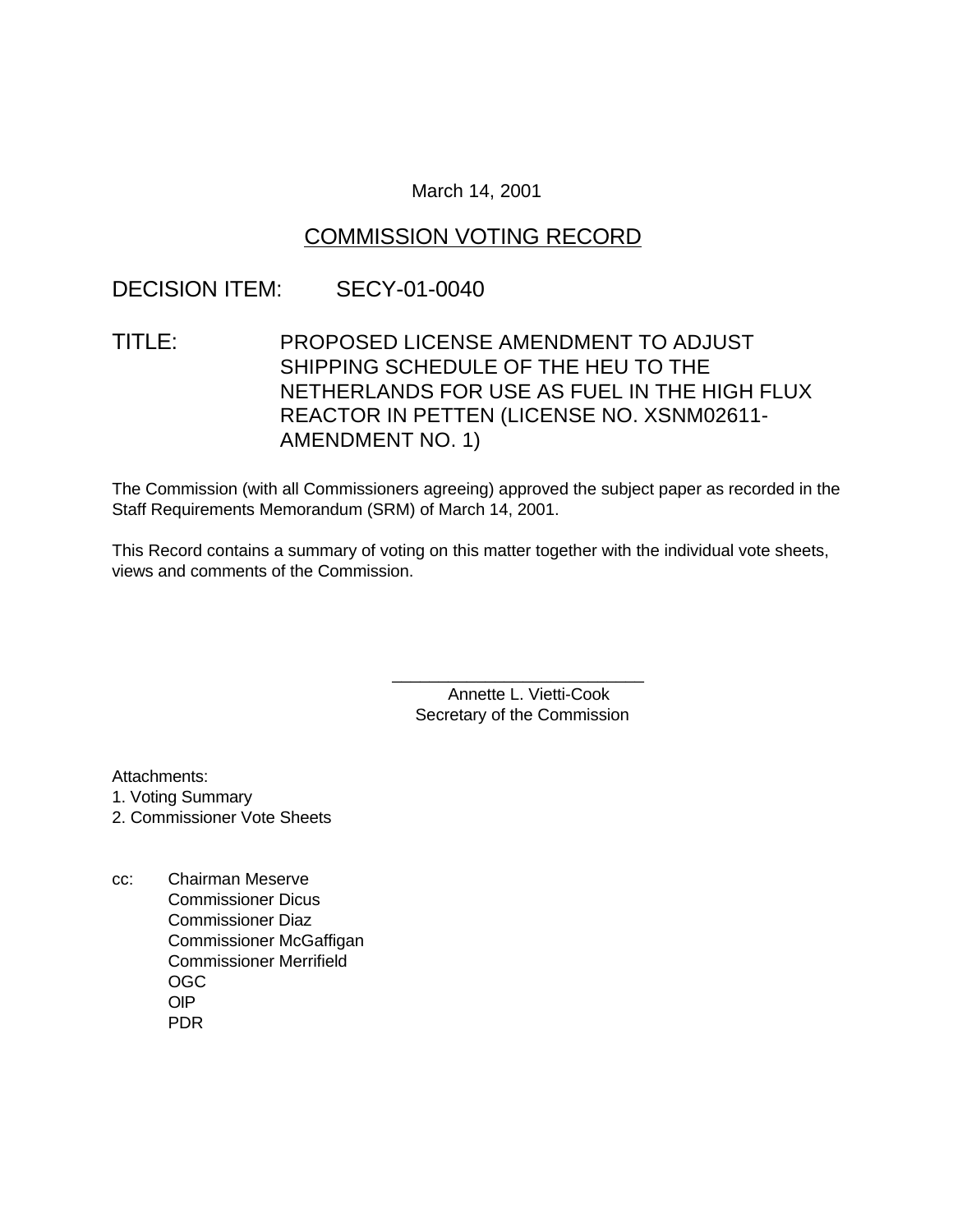## VOTING SUMMARY - SECY-01-0040

# RECORDED VOTES

|                    | <b>NOT</b><br>APRVD DISAPRVD ABSTAIN PARTICIP COMMENTS | DATE |         |
|--------------------|--------------------------------------------------------|------|---------|
| CHRM. MESERVE      | $\times$                                               | X.   | 3/13/01 |
| <b>COMR. DICUS</b> | X                                                      |      | 3/13/01 |
| COMR. DIAZ         | X                                                      | X.   | 3/13/01 |
| COMR. McGAFFIGAN   | $\mathsf{X}$                                           |      | 3/13/01 |
| COMR. MERRIFIELD   | $\mathsf{X}$                                           |      | 3/13/01 |

## COMMENT RESOLUTION

In their vote sheets, all Commissioners approved the staff's recommendation and some provided additional comments. Subsequently, the comments of the Commission were incorporated into the guidance to staff as reflected in the SRM issued on March 14, 2001.